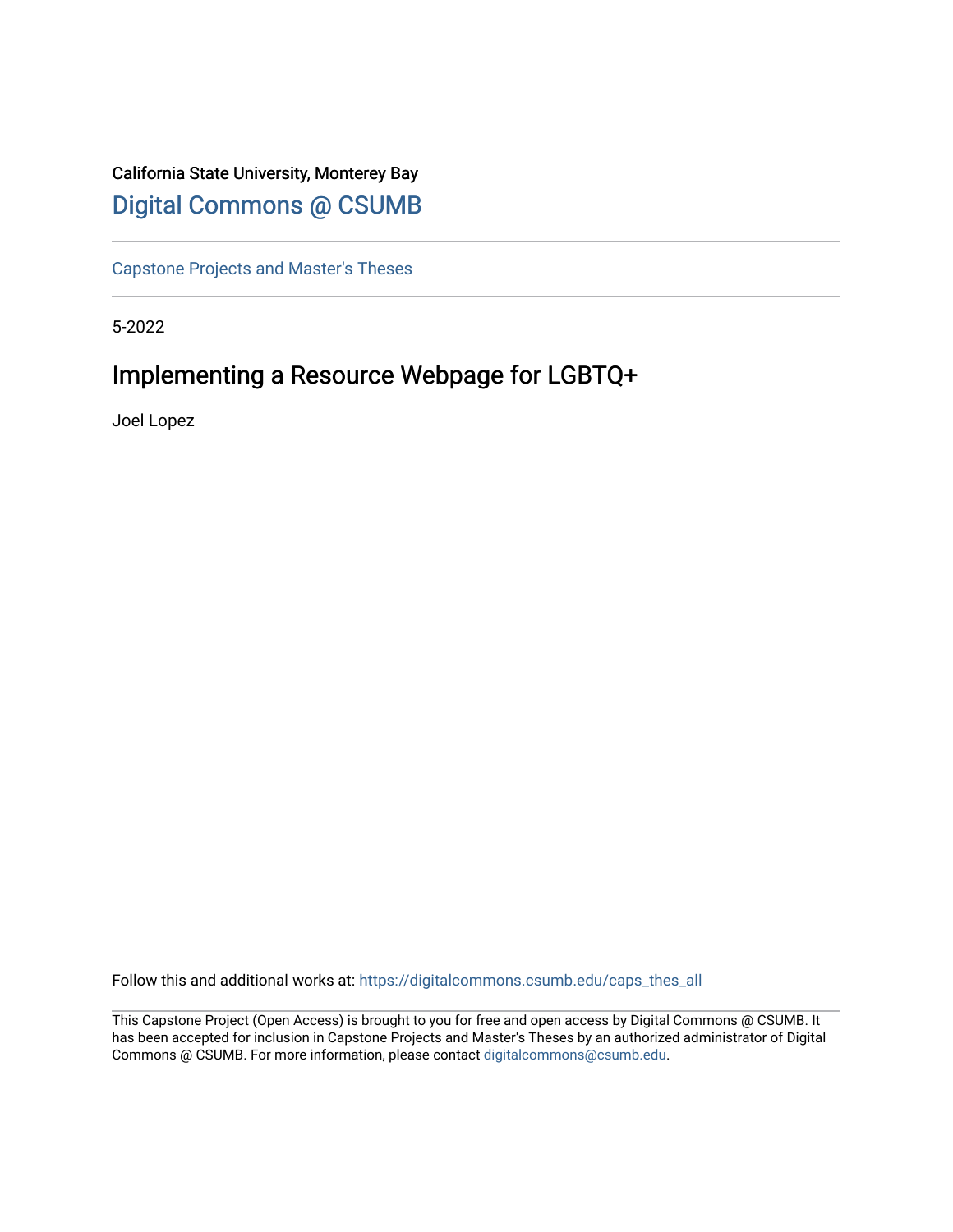#### **Implementing a Resource Webpage for LGBTQ+**

Joel Lopez

Salinas Union High School District Wellness Center-- Hayley Newman Collaborate Health and Human Services Department of Health, Human Services and Public Policy California State University Monterey Bay May 4, 2022

## **Author Note**

Joel Lopez, Department of Health Human Services and Public Policy, California State University Monterey Bay. This research was supported by Salinas Union High School District Wellness Centers. Correspondence concerning this article should be addressed to Joel Lopez, California State University Monterey Bay, 100 Campus Center, Seaside, CA, 93955. Contact: joellopez1@csumb.edu.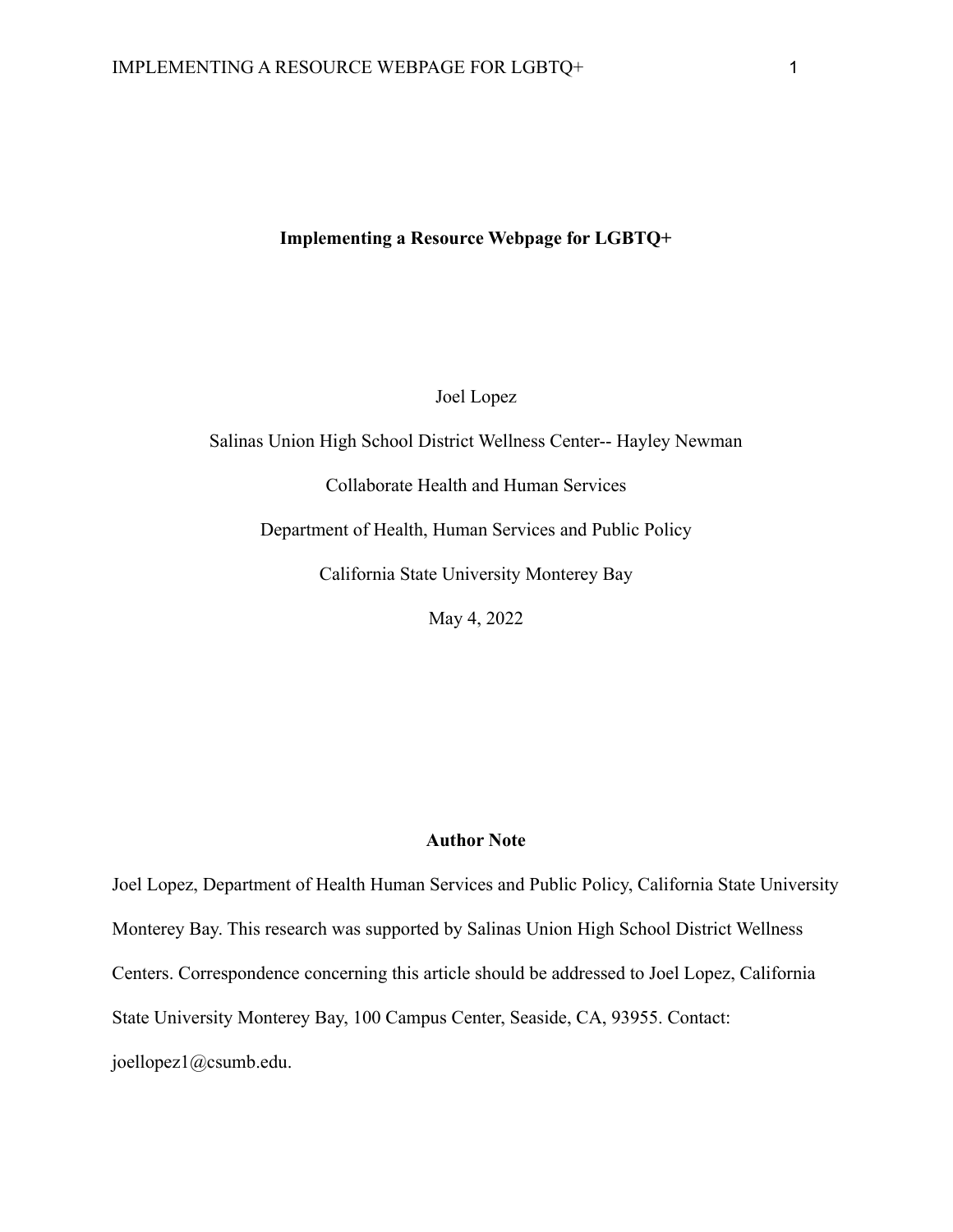#### **Abstract**

Many LGBTQ+ students regularly face bullying at their schools due to a lack of staff education and resources to express themselves. The emotional, psychological, and academic effects result in high rates of isolation and suicide and low rates of graduation. This capstone project addressed the need for LBGTQ+ resources and staff involvement in the Salinas Union High School District. The result was an LGBTO+ resource web page with access to comprehensive learning and social experiences to prepare LGBTQ+ students academically, emotionally, and socially. The importance of having resources for the LGBTQ+ through their education increases the rate of them being successful through their education. Having support in their school can lead individuals to feel more freely about themselves and their preferred gender. The recommendations for the agency are to continue pushing changes for the LGBTQ+ and be more inclusive in the District.

*Keywords:* LGBTQ+, webpage, resources, staff involment, education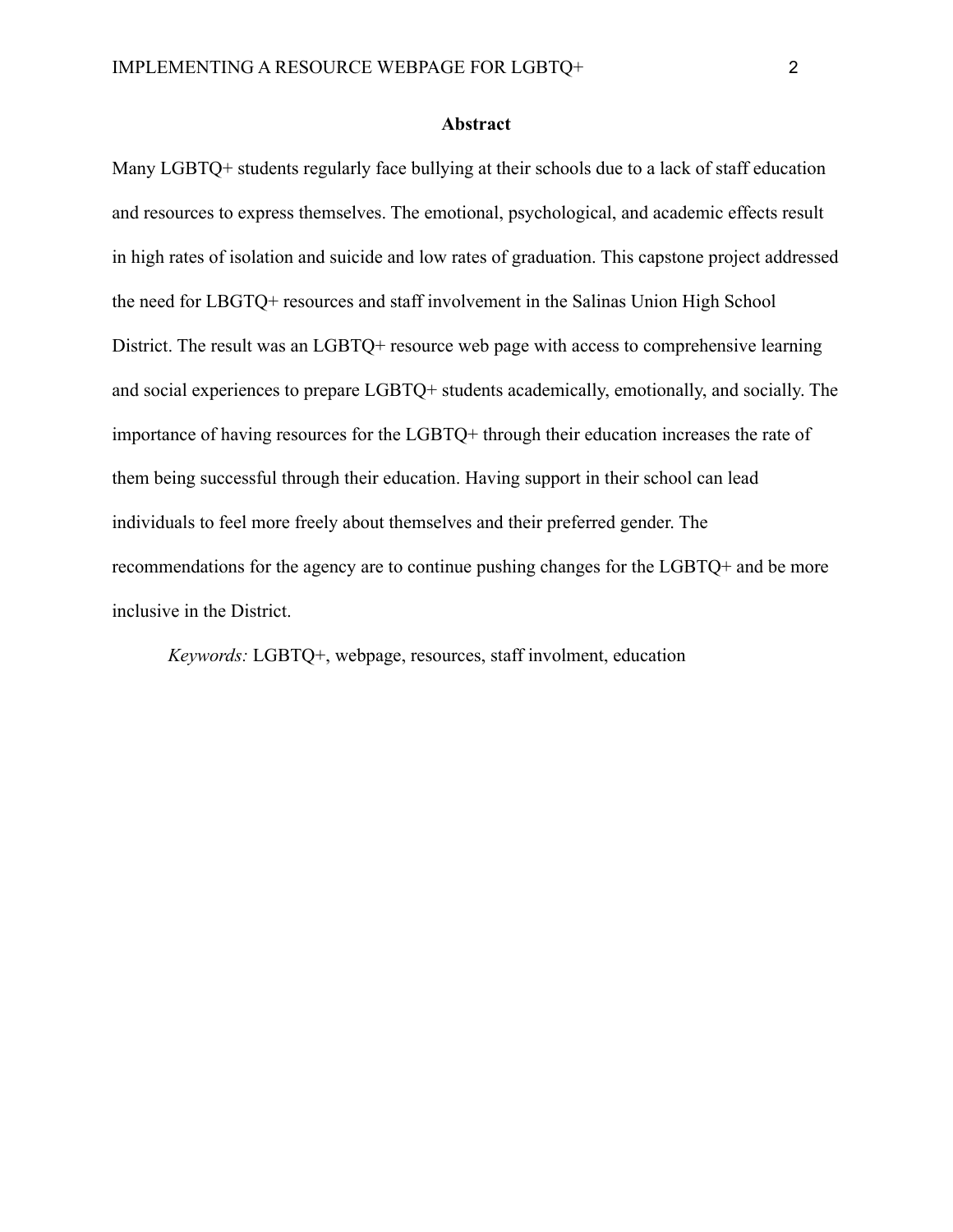#### **Agency and Communities Served**

The Salinas Union High School District works with the population of Salinas, California, through the education system. The agency's mission is guided by educational equity and through innovation, behavioral, and social-emotional needs of each student to ensure achievement of their aspirations. The vision of the SUHSD is to be an exemplary district committed to the advancement of all students. The services provided are social, emotional, behavioral, and academic support for all students to develop into resilient, compassionate, and well-rounded adults (SUHSD, n.d.). Within the population served, the project will address LGBTQ+ students.

#### **Problem Description**

# **Problem Definition**

Social acceptance is becoming more normalized, and students who identify as LGBTQ+ have been challenged to show their true colors in Monterey County. Social change is leading individuals to share who they indeed are. However, as a larger population of students come out, some factions still bully and attack the LGBTQ+ community causing them to be affected emotionally, psychologically, and academically. According to a recent report, transgender youth face fear and abuse on campus. They are three times as likely than their non-transgender peers to report feeling unsafe, and 41% report having been "pushed, shoved, slapped, hit, or kicked by someone one or more times" while on school grounds (DePedro & Elfers, n.d.). The high percentage of abuse at school has drastically affected the students that identify as LGBTQ+.

Students that identify as LGBTQ+ in the SUHSD need support and feel that the school supports their preferred gender. The global pandemic has affected students that are LGBTQ+ due to them not being able to attend and gather with those that represent LGBTQ+. The pandemic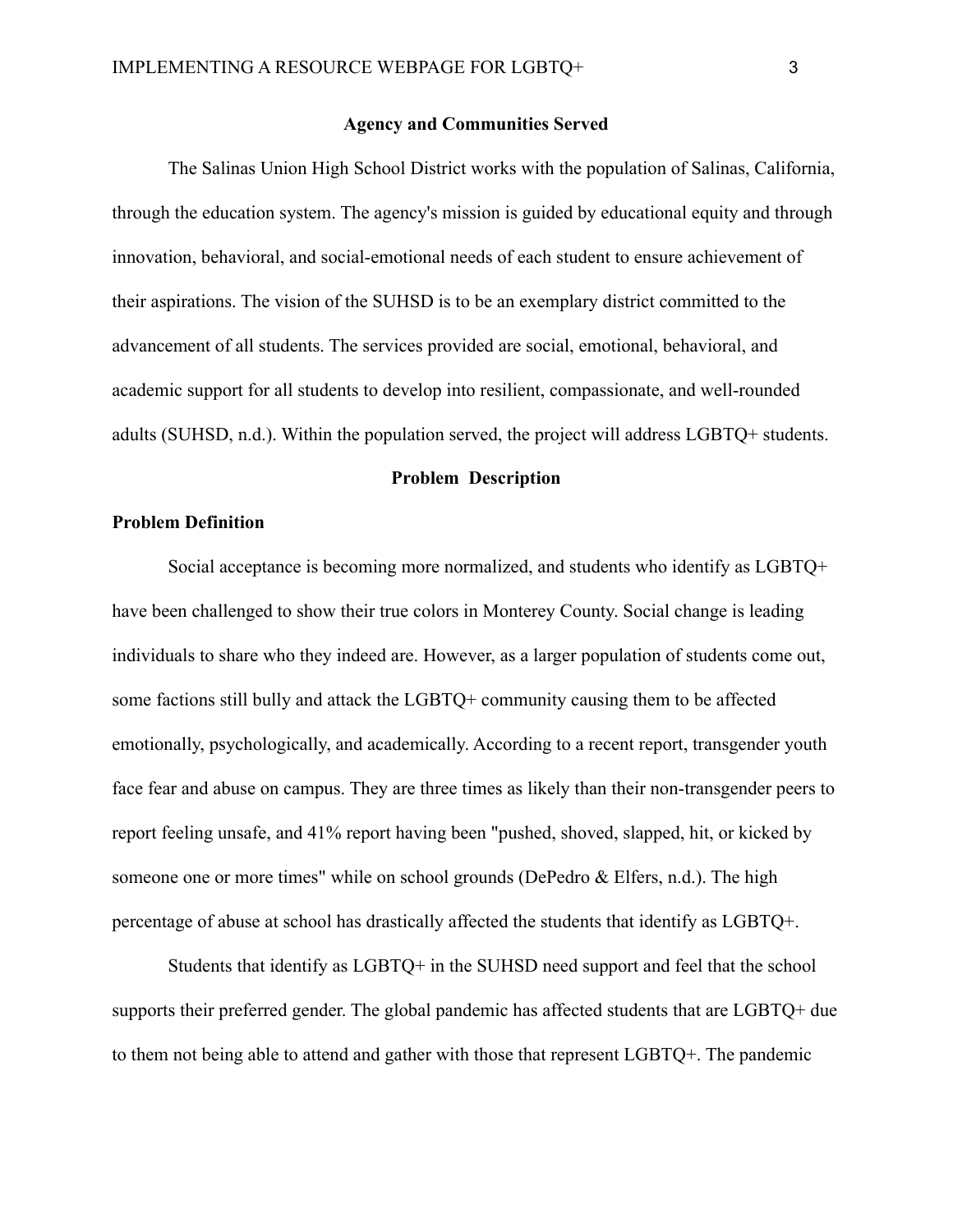has caused the LGBTQ+ to be living stressful situations and has affected their mental health leaving them with unique challenges (Morning Consult, 2020). The pandemic only increases the health effects on the LGBTQ+, causing them to develop anxiety and depression. The challenges become barriers for the LGBTQ+ to seek services and support, leaving them with more consequences than solutions. Having resources where LGBTQ+ students can seek assistance can lead them to have more success opportunities.

#### **Contributing Factors**

#### *Resources for the LGBTQ+*

One of the main components of the issue is that the Salinas Union High School district does not have a resource web page on their home page where students, parents, or the community can find resources for the LGBTQ+ community in their city. When students seek help, there is no explicit knowledge to know if the district supports them. LGBTO+ students often promote advocacy and education for the larger student body and provide an outlet for socializing, finding support and encouragement, and talking about the challenges faced on and off-campus (Cohan, 2021). Not having resources for the LGBTQ+ can cause them to feel unsafe in school and drop out. LGBTQ+ students are more likely to drop out due to hostile school climates and challenges outside of school caused by stigma and discrimination (Palmer et al., 2016). Students that drop out are caused by schools not supporting LGBTQ+ students and feeling unsafe in their schools. Mental health can take a turn for the LGBTQ+, especially when looking for resources, and their schools do not provide any.

*Uneducated staff about LGBTQ+ community*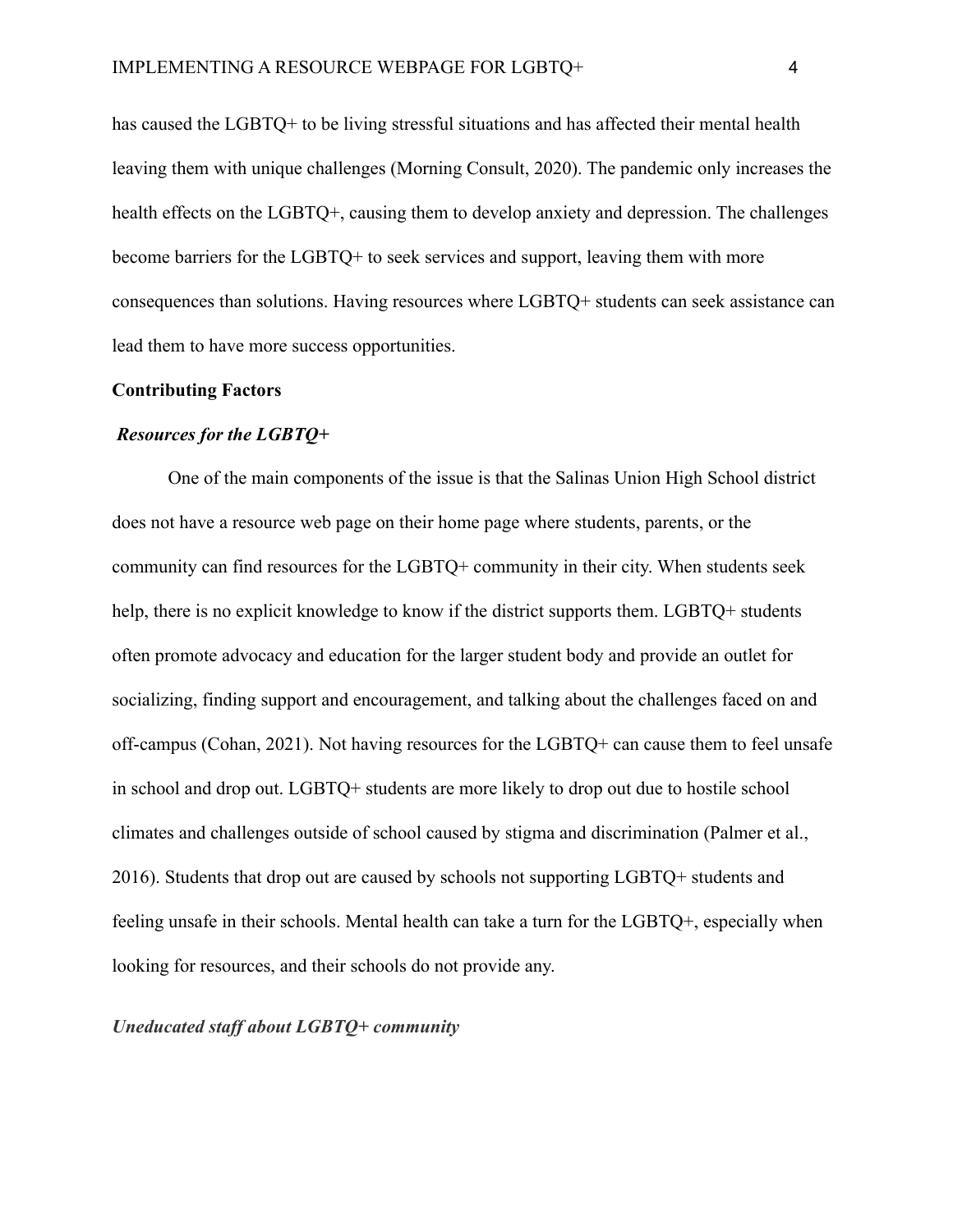If teachers are not being educated or taking a course on how to support their LGBTQ+ students, it can affect their outcome in society. Promoting teachers to be more diverse and have an open mind can help individuals such as the LGBTQ+ feel safer in the school environment, causing them to engage more freely in school. The challenges that LGBTQ+ students face are the United States' policies for topics related to LGBTQ+. There are still school policies that create a barrier to teaching about LGBTQ+ topics. For example, reporting harassment can often be ignored by the school, with 60.4% saying staff ignored it (Kosciw et al., 2017). In addition, the school's policies and practices do not conduct public displays of affection. Tovara (2021) notes that inclusive language avoids biases and helps reduce discrimination against people of race, gender, sexuality, and axes powers. The districts have to change their policies to educate staff about the importance of LGBTQ+ support services.

#### **Consequences**

## *High rates of suicide*

LGBTQ+ students who are bullied are affected emotionally, psychologically, and academically, resulting in tragic events. If the schools do not have a safe environment for LGBTQ+ students, there can be high levels of suicide. Stigmatization due to gender preference has caused higher rates of suicide, mental health, substance use, and exposure to violence (Garcia et al., 2019). LGBTQ+ students are at greater risk since they are more vulnerable than others. They can experience discrimination at school and at home, which can lead them to take away their life. Two in five LGBTQ+ in the United States have seriously considered taking their life away in the past year (Fitzsimsom, 2020). That is equivalent to 40% of youths considering suicide. Of those LGBTQ+ youths who have been depressed and considered emotional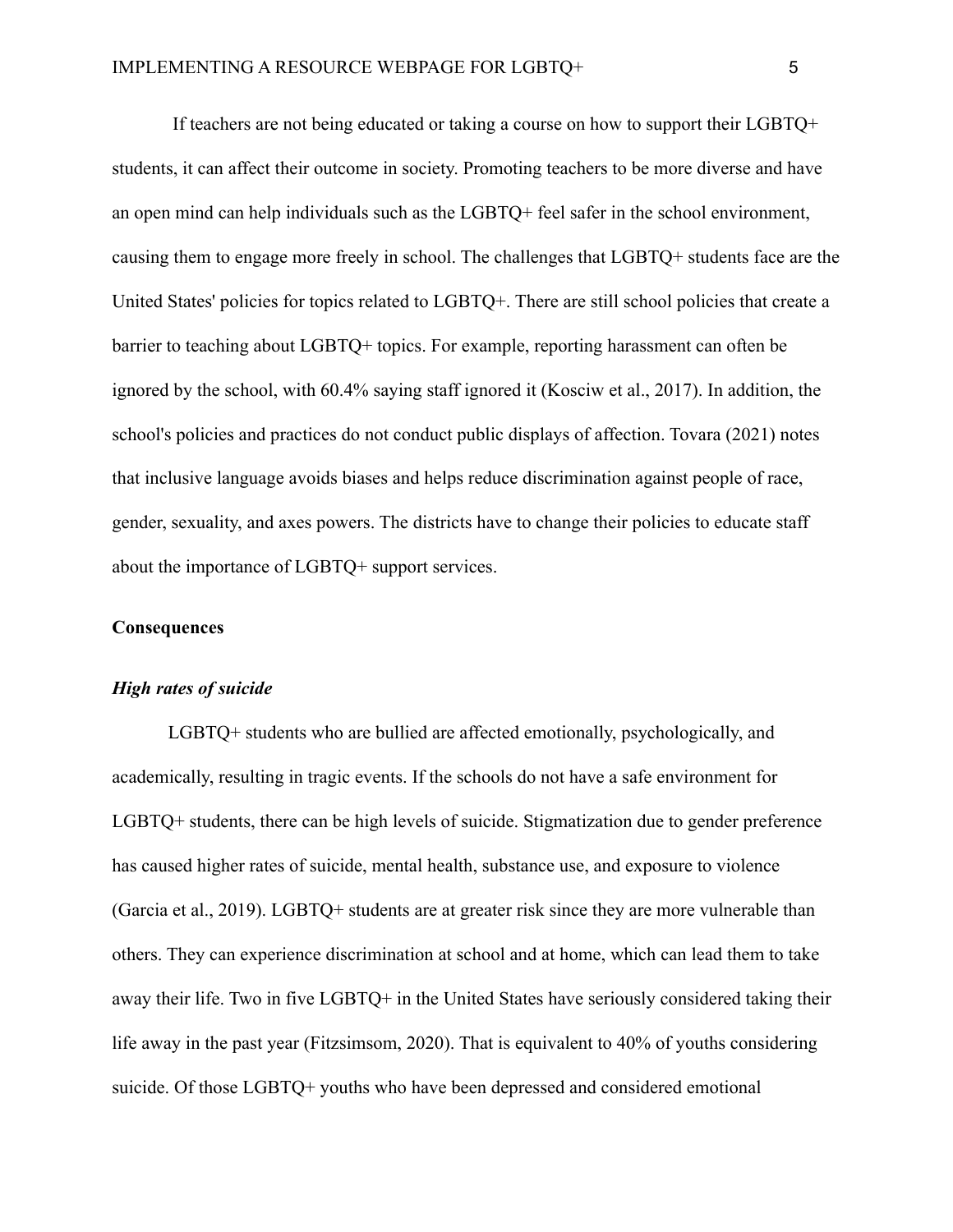counseling, 46% are still unable to access health professionals (Trevor, 2020). The primary cause of not being able to get the proper care causes the LGBTQ+ youth to have a higher level of anxiety and depression. LGBTQ+ affected by the major depressive disorder is 55% more than two in three who experience this outcome (The Trevor Project, 2020).

# *Isolation or low graduation rate*

If students face events that leave them not wanting to attend school, it can develop LGBTQ+ students to become homeless and isolate themselves from others. Kang and others (2020) note that more than 70% of LGBTQ+ report avoiding school activities due to feeling unsafe. Estimated that at least one LGBTQ+ aged 13-24 attempts suicide every 45 seconds in the U.S (The Trevor Project, 2021). The LBGTQ+ need support from the schools they attend in order for them to be successful through education. More than half, 57.6%, of LGBTQ+ students who complained about not finishing high school were to schools having unsafe climates due to harassment (Palmer et al., 2016). Having a large percentage of LGBTQ+ students being victimized can cause them to have low graduation rates and have an impact on their education.

#### **Problem Model**

| <b>Contributing Factors</b> | Problem                     | Consequences          |  |  |  |
|-----------------------------|-----------------------------|-----------------------|--|--|--|
| Resources for the LGBTQ+    | Students who identify as    | High rates of suicide |  |  |  |
|                             | $LGBTQ+$ are facing larger  |                       |  |  |  |
|                             | percentages of bullying and |                       |  |  |  |
|                             | are affected emotionally,   |                       |  |  |  |
|                             |                             |                       |  |  |  |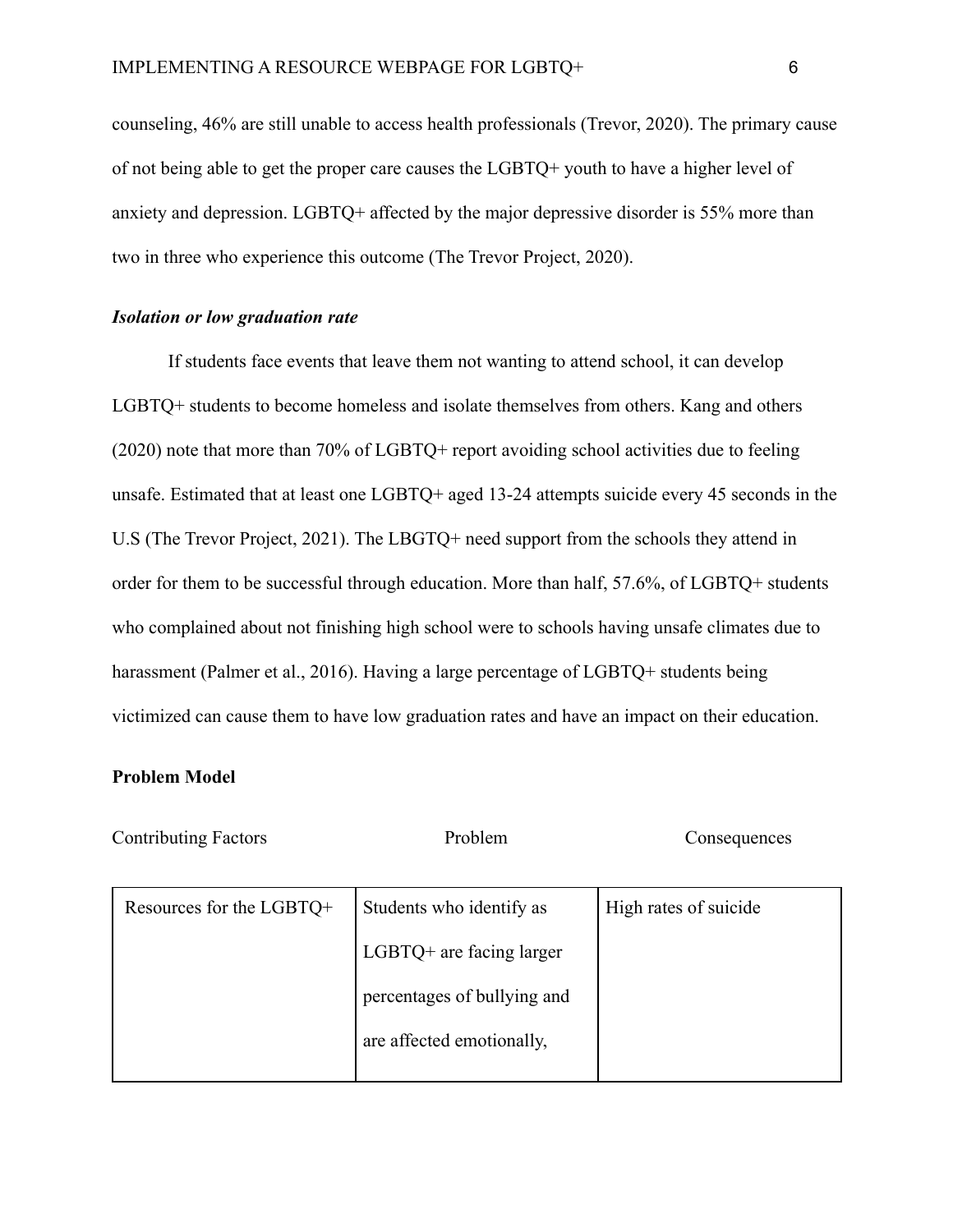|                            | psychologically, and |                             |
|----------------------------|----------------------|-----------------------------|
|                            | academically.        |                             |
| Uneducated staff about the |                      | Isolation or low graduation |
| LGBTQ+ community           |                      | rate                        |

# **Capstone Project Description**

I am creating a webpage for the Salinas Union High School District to increase resources for the LGBTQ+ students and the community. Lacking resources for LGBTQ+ students to have in school can cause them to feel unsafe. Developing a web page where students can seek resources will benefit them from the chance to continue their education. The project will address the problem with LGBTQ+ students facing more significant percentages of bullying and are affected emotionally, psychologically, and academically. There will be a tab on the web page where students can view the different schools in the District and have information regarding LGBTQ+ clubs, times of meeting, staff that coordinates the meeting, and social media accounts the club has. Also, the webpage will have librarian resources where students can search for LGBTQ+ books written by LGBTQ+ authors. A critical key about the web page is a Monterey County resources and hotlines for the LGBTQ+ where students and the community seek additional resources the community has for them. The project's purpose is to create more diversity and inclusiveness in the School district and community.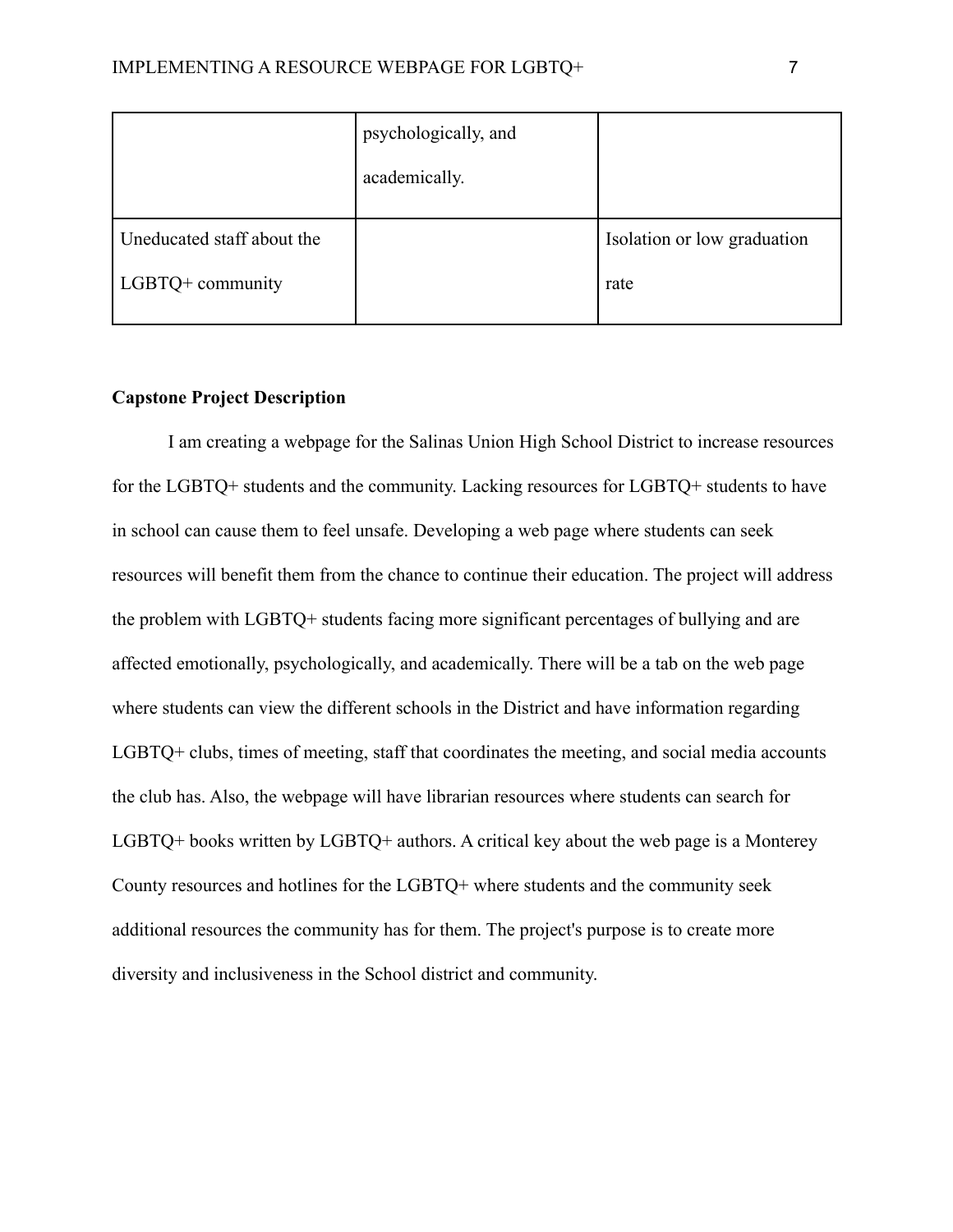#### **Project Justification**

The methodology is to create more diverse schools and communities with the project that is being implemented. Creating more self space in schools where LGBTQ+ students can feel supported and encouraged can allow them to succeed and pursue higher education. The surveys that staff has done helped us understand if having an LGBTQ+ resource web page in the District impacts the schools and community. The staff opinions on the web page pass through the data collected and are well supported for the District to include LGBTQ+ web page resource. The surveys helped supply the project data and desired outcomes for the project.

#### **Project Description & Implementation Process**

#### **Project Implementation**

The first step that I had to do was start by creating a logo for the District that represents the LGBTQ+ community to implement the project. After creating and collaborating with Monterey County Behavioral Health and Salinas Union High School District professionals about ideas about the logo and approval, we were able to move on with our project. The logo took a few months to be created and approved as our LGBTQ+ logo for the District. Next, I had to create a survey with questions about if the school has any resources for the LGBTQ+ or clubs. The second step is to contact schools LGBTQ+ club advisors that are offered at schools. Sending surveys about the names of the clubs, times and places for their meeting, names of the advisor, and any social media platforms the clubs might have.

From the data collected, I developed a calendar that had all the names of the schools, LGBTQ+ clubs, time, location and day they met, advisor names, and social media. Gathering all the essentials, I created a calendar with all the different school clubs that have LGBTQ+ safe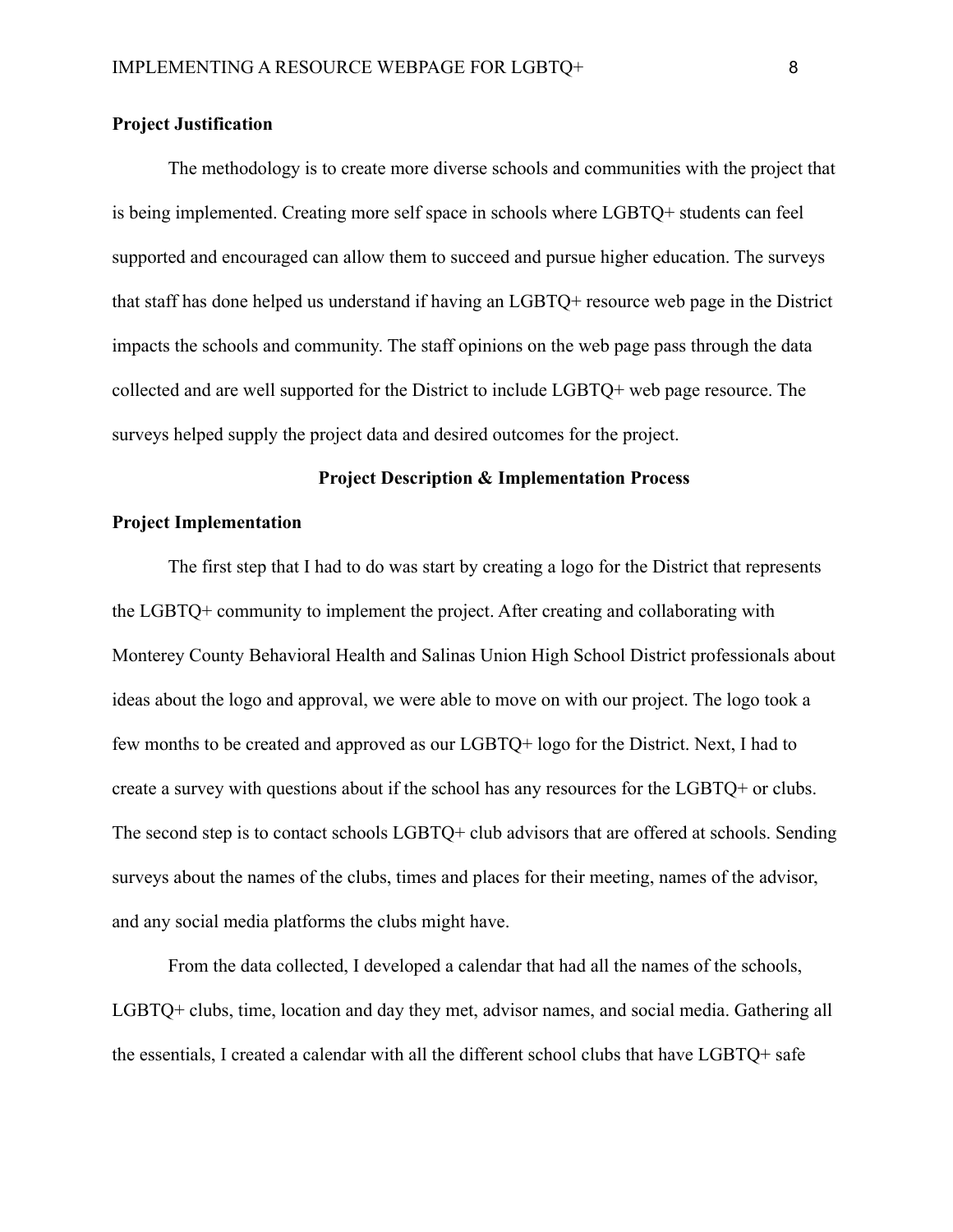spaces. After creating the calendar, the next step was to send surveys to librarians to get more information about if they have any LGBTQ+ books. Once the data was collected, I was able to organize what schools have LGBTQ+ books. Lastly, I research organizations that Monterey County supports schools, LGBTQ+ students, and families. The list also includes hotlines for the crisis to help students and families. Lastly, I drafted a web page and organized the information about LGBTQ+ clubs, LGBTQ+ librarian books, and the Monterey County resources list.

## **Assessment Plan**

Creating a safe environment where LGBTQ+ students share their emotions can be critical for their resolution in their education. Designing a web page where students will have access to information regarding LGBTQ+ clubs and resources in the community can change their perspective on attending school. Surveys will be conducted on April 26, 2022, which will allow the intern to know if staff and students in the District find the webpage resourceful and share their opinions. The surveys will ask questions about the clearness of the webpage, is the information helpful, and is there anything they would like to add or see in the future. The program outcome and desired goals are to accept all students regardless of their preferred gender and support the LGBTQ+ students who are having trouble coming out to their families and others. To measure, our process will have to do it based on how far it advances in the school board and what changes they will make for the LGBTQ+ students.

#### **Expected Outcomes**

The expected outcome is to increase awareness for LGBTQ+ students and make a safe environment for them at school. Hopefully, the increased percentage can be positive in other staff and students finding the web page resourceful for the school and them. Having resources for LGBTQ+ and clubs that cannot attend on a resource page in the school district can help many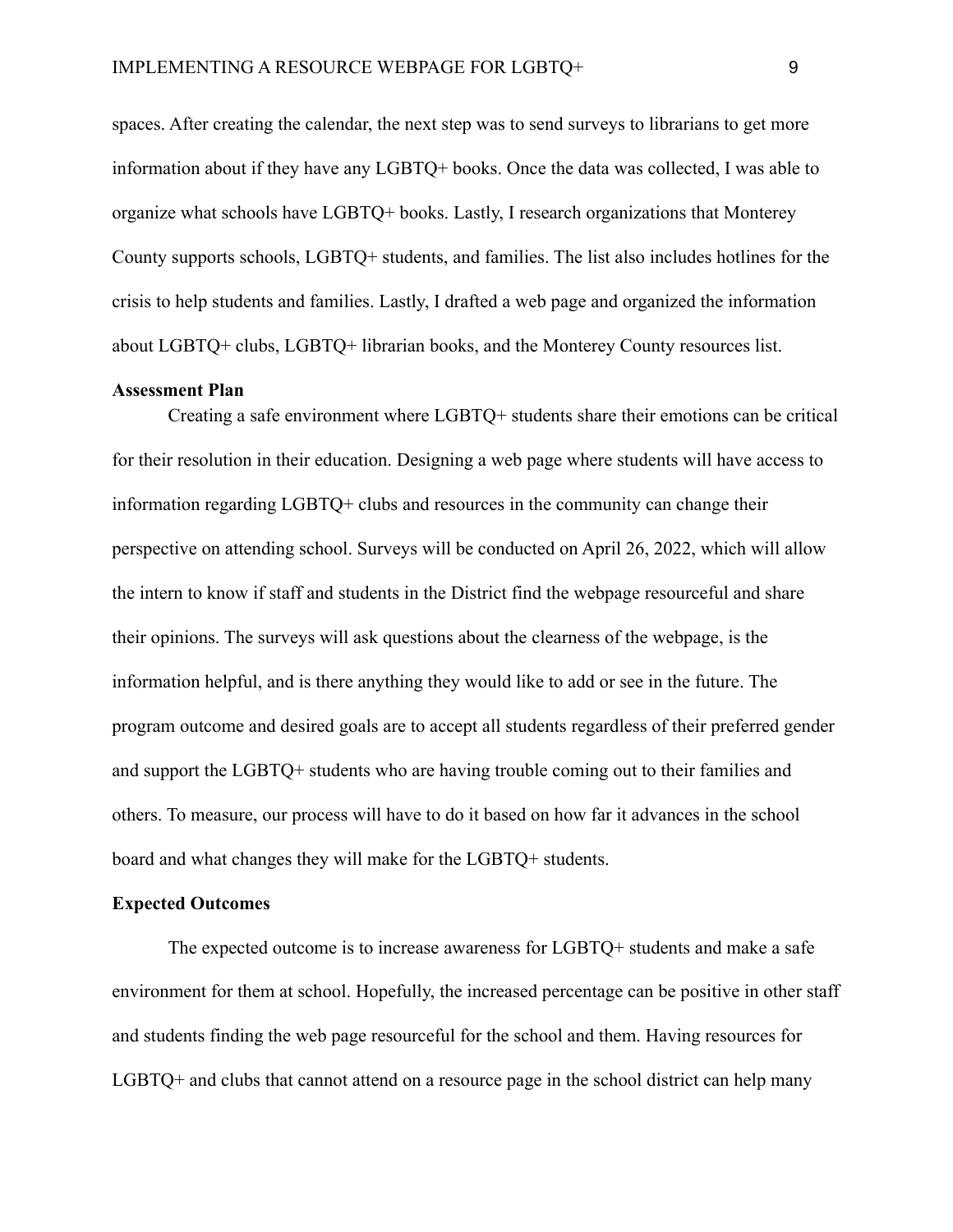LGBTQ+ students discover who they are. The data collected will be collected through surveys done and calculate the amount of time the website uses. Mid-April should be when the intern would have collected the data. Supporting students who are LGBTQ+ will help the community be more diverse and can lead individuals to higher education in a safe environment.

# **Project Results**

The results that I was able to get from the project were that staff found the helpful webpage and showed that the District supports inclusivity. I was able to collect the data by sending a survey to staff members of the Salinas Union High School District. Although the number of staff was not in more significant numbers, it was due to the shorter time frame, and there are still more survey answers that will come later. The number of surveys that I received all 100% show that having an LGBTQ+ web page in the School District will benefit the students and parents.



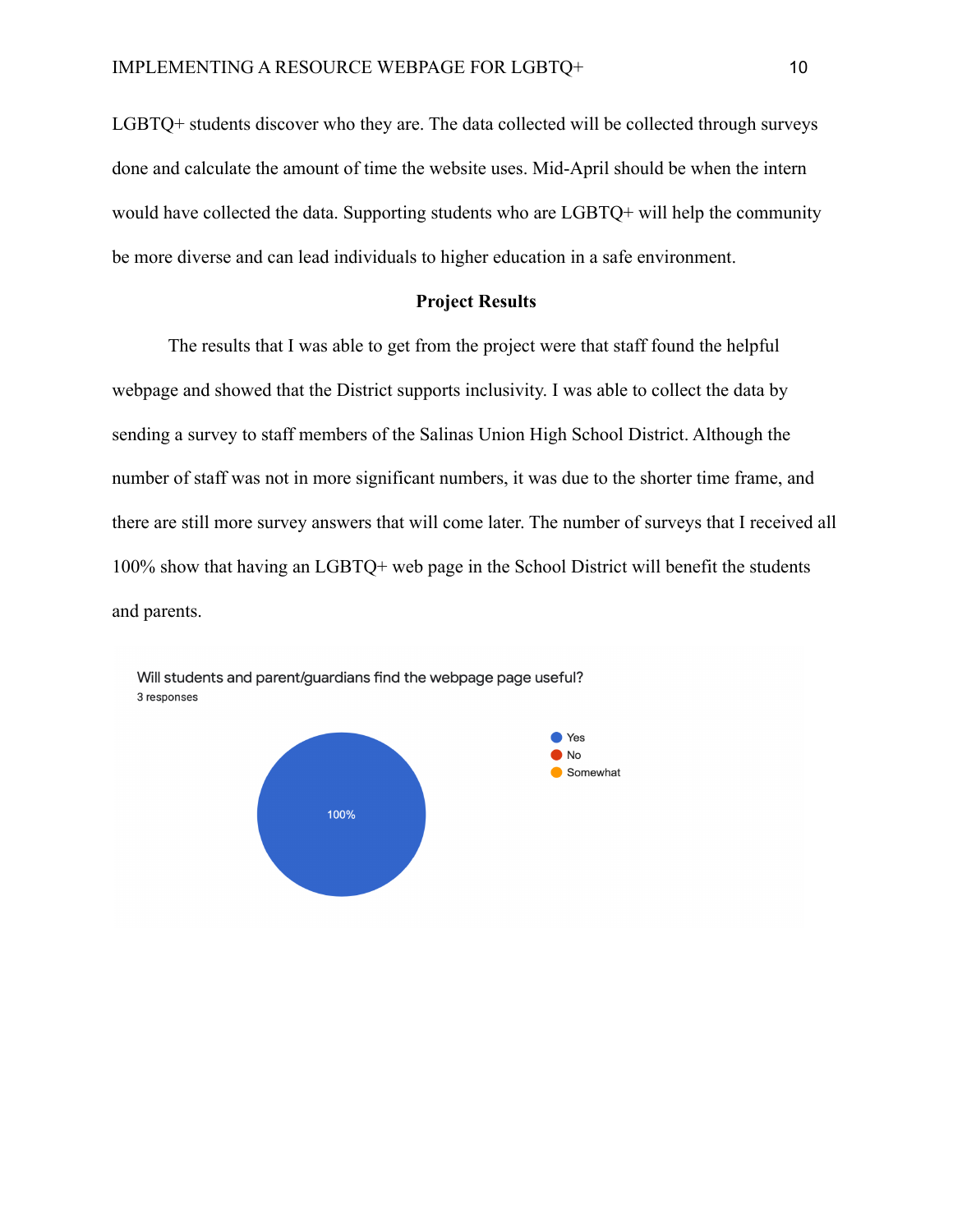

Does having this webpage support inclusivity in our District? 3 responses



## Is the webpage clear and easily understood? 3 responses

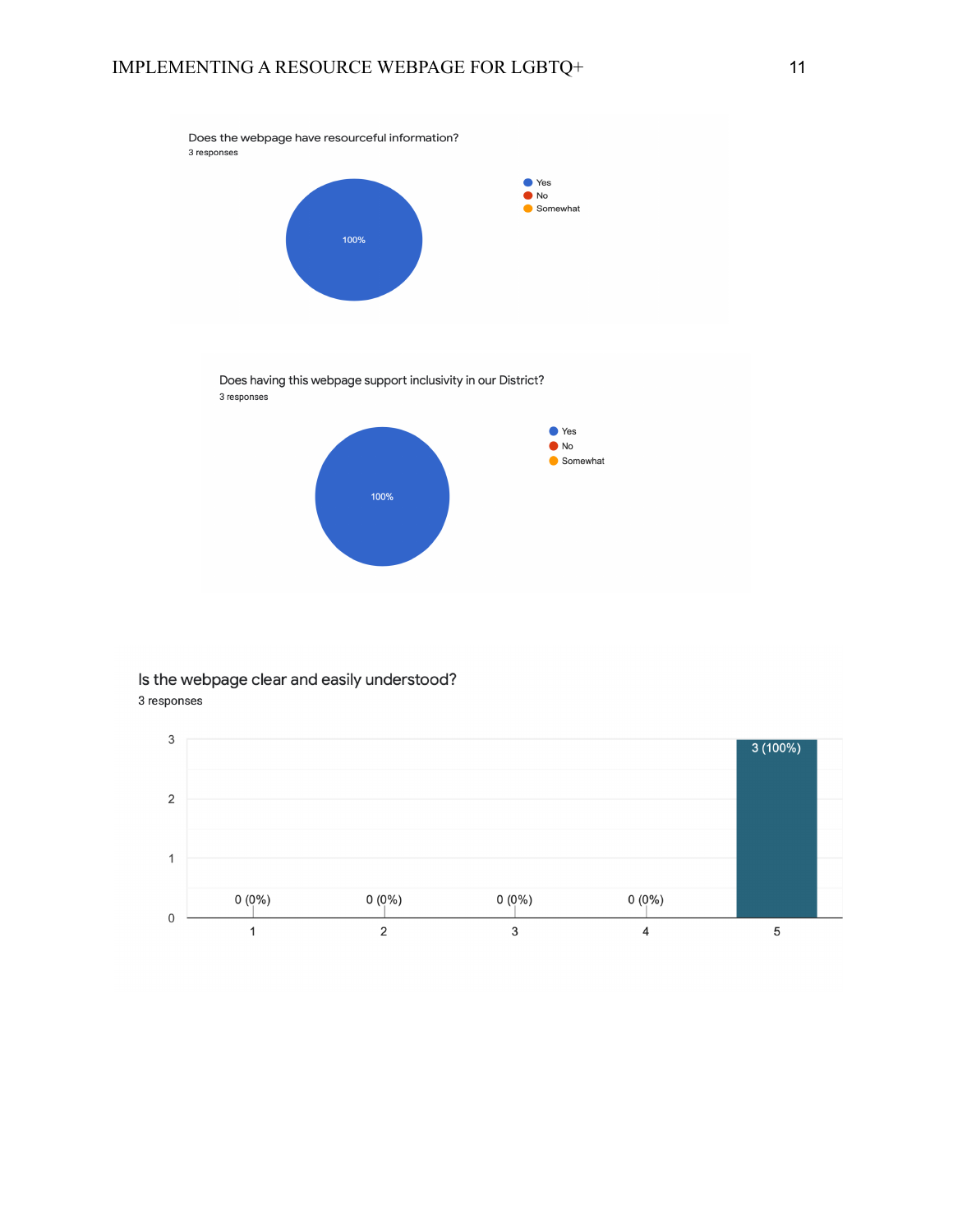As a result, the project will impact the LGBTQ+ students and the community through the survey. Having the Salinas Union High School District be more inclusive can cause change for the LGBTQ+ students and start having more acceptance in other schools around the area.

# **Conclusion & Recommendations**

Throughout the project, it has proven that developing a web page for LGBTQ+ resources helps students and families be more successful in education and feel safer in school. The result shows that having more diverse and inclusive schools will help students that are LGBTQ+ be more successful through their education and be more aware of the community resources they provide. Additionally, supporting LGBTQ+ students in the School district will create more diversity in the community and allow students and individuals who are afraid of coming out to be more supported.

Recommendations that I would make would be to make sure that meetings with directors are being done within the time frame it was input. Sending out surveys can take a while for them to all get back, which can cause a conflict for your portioned need to evaluate. Having more training about LGBTQ+ in the schools will help staff members and teachers be more aware of the challenges LGBTQ+ students face. Finally, motivating and inspiring the District staff to be more inclusive will allow acceptance of the students that are LGBTQ+ and will be recommended to have more resources for their students.

#### **Personal Reflection**

The overall experience interning in the Salinas Union High School District allowed me to learn new skills and improve my professional development. My passion for working with the school District led me to be more involved and make a change in the District that I attended.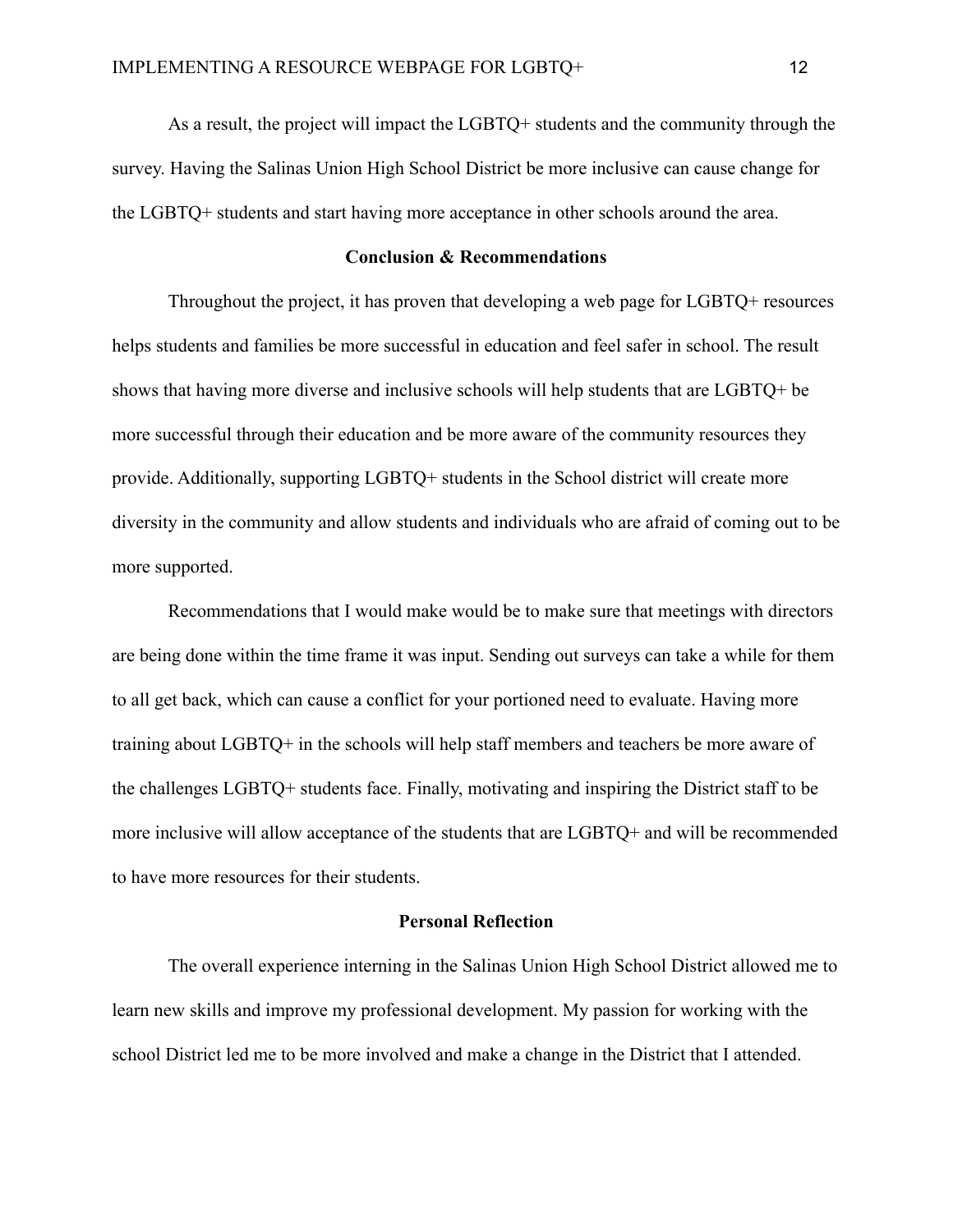Wanting to make a difference in the District where I attended school motivated me to impact the District and community. Developing a web page to support the LGBTQ+ students and community will impact the District, and knowing that I was part of the actions motivated me to continue working on creating new sources in the school that can implement that support their students.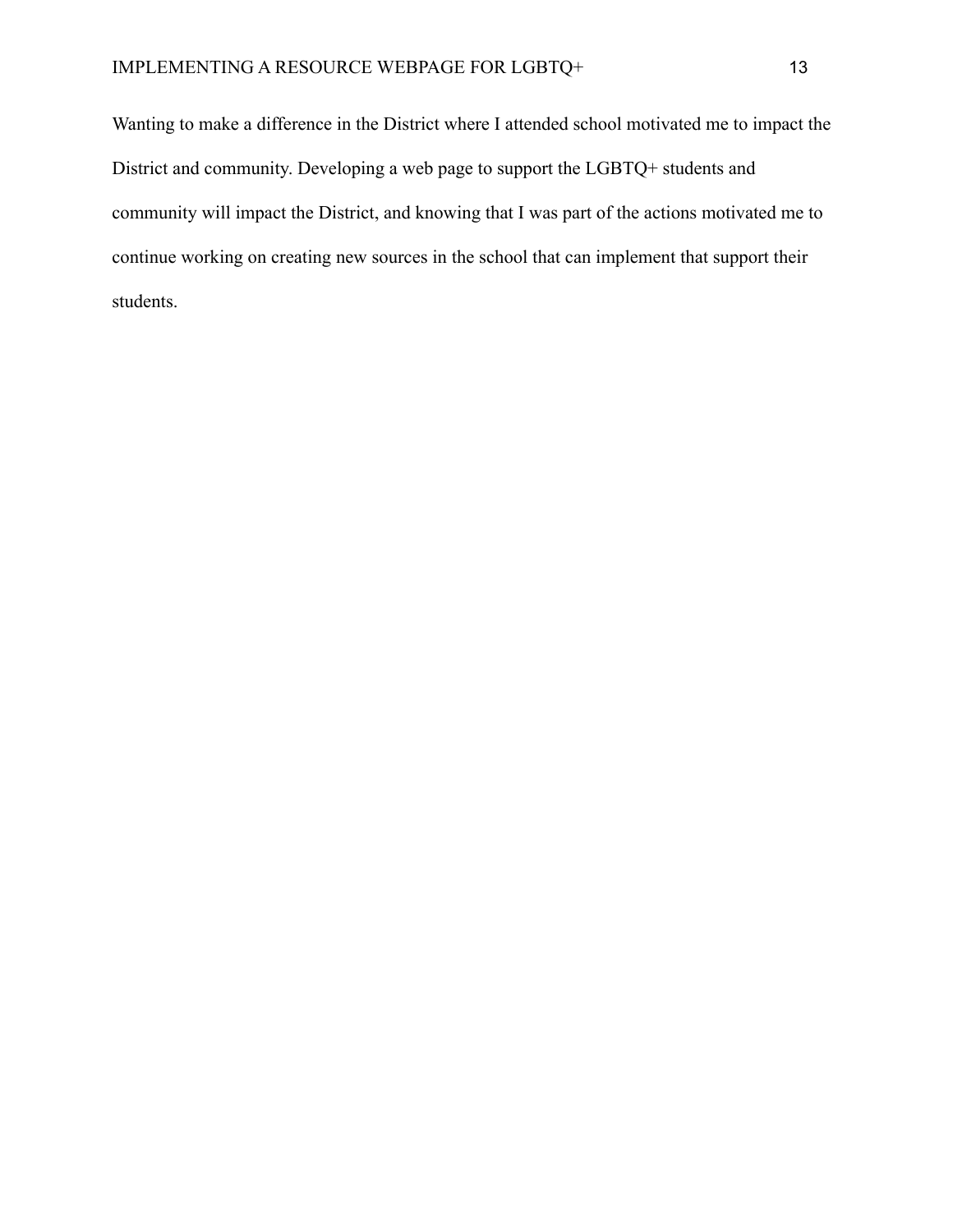#### **Reference**

Cohan, D. (2021, June 21). *Creating More Welcoming Environments For LGBTQ+ Teens And College Students*. Accredited Schools Online.

<https://www.accreditedschoolsonline.org/resources/lgbtq-student-support/>

- DePedro, K. & Elfers, J. (n.d.). Health and safety of LGBT youth in Monterey County. [https://static1.squarespace.com/static/5a717526f43b55ecc7847aa4/t/5fa9c13b4f8f02449a](https://static1.squarespace.com/static/5a717526f43b55ecc7847aa4/t/5fa9c13b4f8f02449a045cac/1604960577076/Monterey+LGBT+Narrative.pdf) [045cac/1604960577076/Monterey+LGBT+Narrative.pdf](https://static1.squarespace.com/static/5a717526f43b55ecc7847aa4/t/5fa9c13b4f8f02449a045cac/1604960577076/Monterey+LGBT+Narrative.pdf)
- Fitzsimons, T. (2020, July 15). *40 percent of LGBTQ youth "seriously considered" suicide in past year, survey finds*[Press release].

[https://www.nbcnews.com/feature/nbc-out/40-percent-lgbtq-youth-seriously-considered-s](https://www.nbcnews.com/feature/nbc-out/40-percent-lgbtq-youth-seriously-considered-suicide-past-year-survey-n1233832) [uicide-past-year-survey-n1233832](https://www.nbcnews.com/feature/nbc-out/40-percent-lgbtq-youth-seriously-considered-suicide-past-year-survey-n1233832)

- *General Information / Vision*. (n.d.). Salinas Union High School District. <https://www.salinasuhsd.org/Page/1764>
- Kang, A. H., Russell, S. T., de Lozanne, A., & Buskirk, R. (2020, May). *The influence of inclusive school policy and GSAs on Long-Term Well-Being for LGBT students in texas*. The University of Texas at Austin. https://repositories.lib.utexas.edu/bitstream/handle/2152/81233/AngelaKang Thesis Fina [l\\_TSW.pdf?sequence=2](https://repositories.lib.utexas.edu/bitstream/handle/2152/81233/AngelaKang_Thesis_Final_TSW.pdf?sequence=2)
- Kosciw, J. G., Greytak, E. A., Zongrone, A. D., Clark, C. M., & Truong, N. L. (2018). *The 2017 national school climate survey: The experiences of lesbian, gay, bisexual, transgender, and queer youth in our nation's schools*. New York: GLSEN. [https://www.glsen.org/sites/default/files/2019-12/Full\\_NSCS\\_Report\\_English\\_2017.pdf](https://www.glsen.org/sites/default/files/2019-12/Full_NSCS_Report_English_2017.pdf)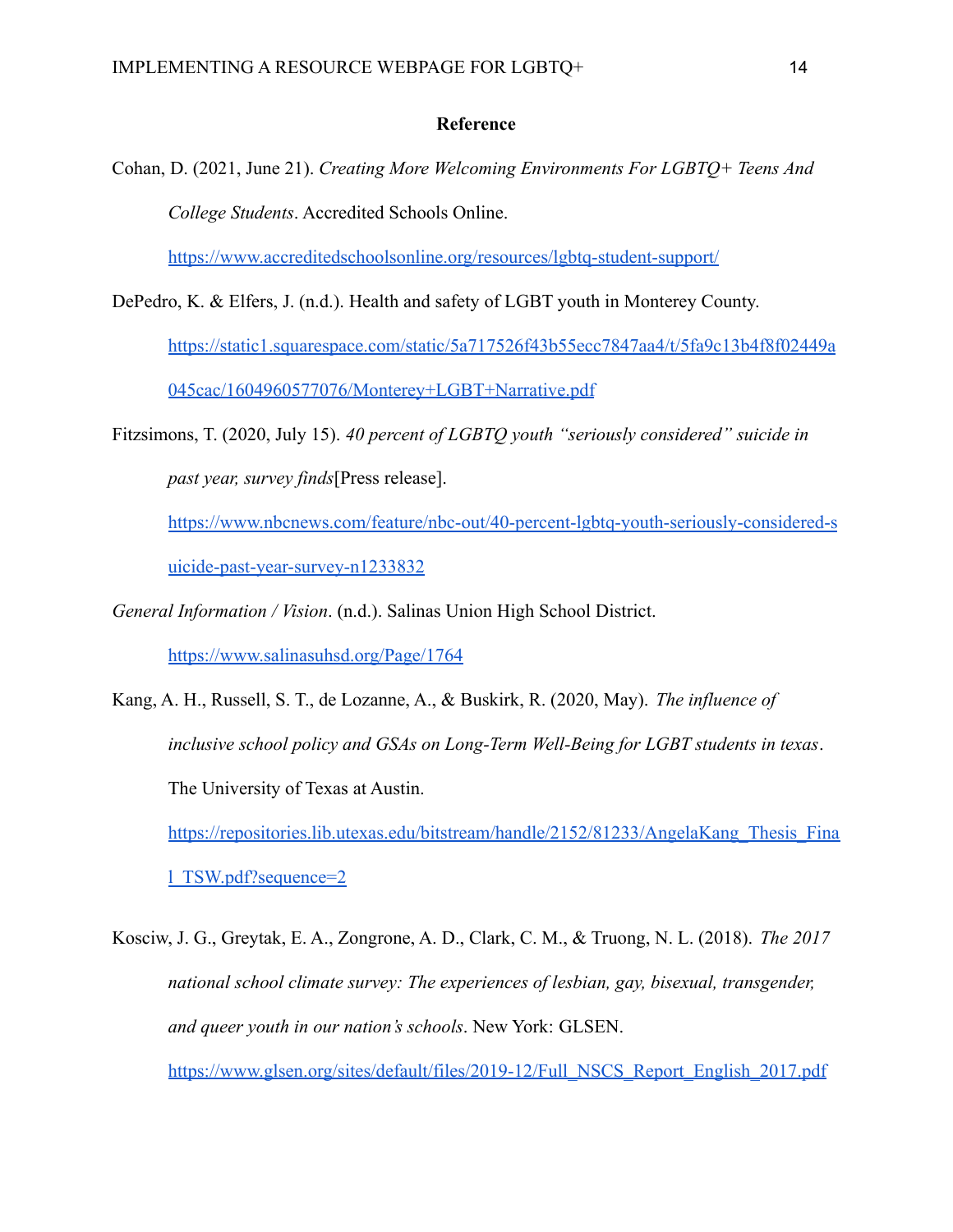- Palmer, N. A., Greytak, E. A., & Kosciw, J. G. (2016). *Educational exclusion: Drop out, push out, and the School-to-Prison pipeline among LGBTQ youth*. New York: GLSEN. [https://www.glsen.org/sites/default/files/2019-11/Educational\\_Exclusion\\_2013.pdf](https://www.glsen.org/sites/default/files/2019-11/Educational_Exclusion_2013.pdf)
- The Trevor Project. (2021, September 30). *Estimate of how often LGBTQ youth attempt suicide in the U.S.*
	- [https://www.thetrevorproject.org/research-briefs/estimate-of-how-often-lgbtq-youth-atte](https://www.thetrevorproject.org/research-briefs/estimate-of-how-often-lgbtq-youth-attempt-suicide-in-the-u-s/) [mpt-suicide-in-the-u-s/](https://www.thetrevorproject.org/research-briefs/estimate-of-how-often-lgbtq-youth-attempt-suicide-in-the-u-s/)
- *The Trevor Project national survey 2020*. (2020). The Trevor Project.
	- [https://www.thetrevorproject.org/survey-2020/?section=Conversion-Therapy-Change-Att](https://www.thetrevorproject.org/survey-2020/?section=Conversion-Therapy-Change-Attempts) [empts](https://www.thetrevorproject.org/survey-2020/?section=Conversion-Therapy-Change-Attempts)
- The Trevor Project Saving Young LGBTQ Lives. (2020, August). *How Covid-19 is impacting*

*LGBTQ youth*. Morning Consult.

[https://www.thetrevorproject.org/wp-content/uploads/2020/10/Trevor-Poll\\_COVID19.pdf](https://www.thetrevorproject.org/wp-content/uploads/2020/10/Trevor-Poll_COVID19.pdf)

Tovar, I. (2021, May 10). *How educators can better support LGBTQ teachers of color.* George Lucas Educational Foundation.

<https://www.edutopia.org/article/how-educators-can-better-support-lgbtq-teachers-color>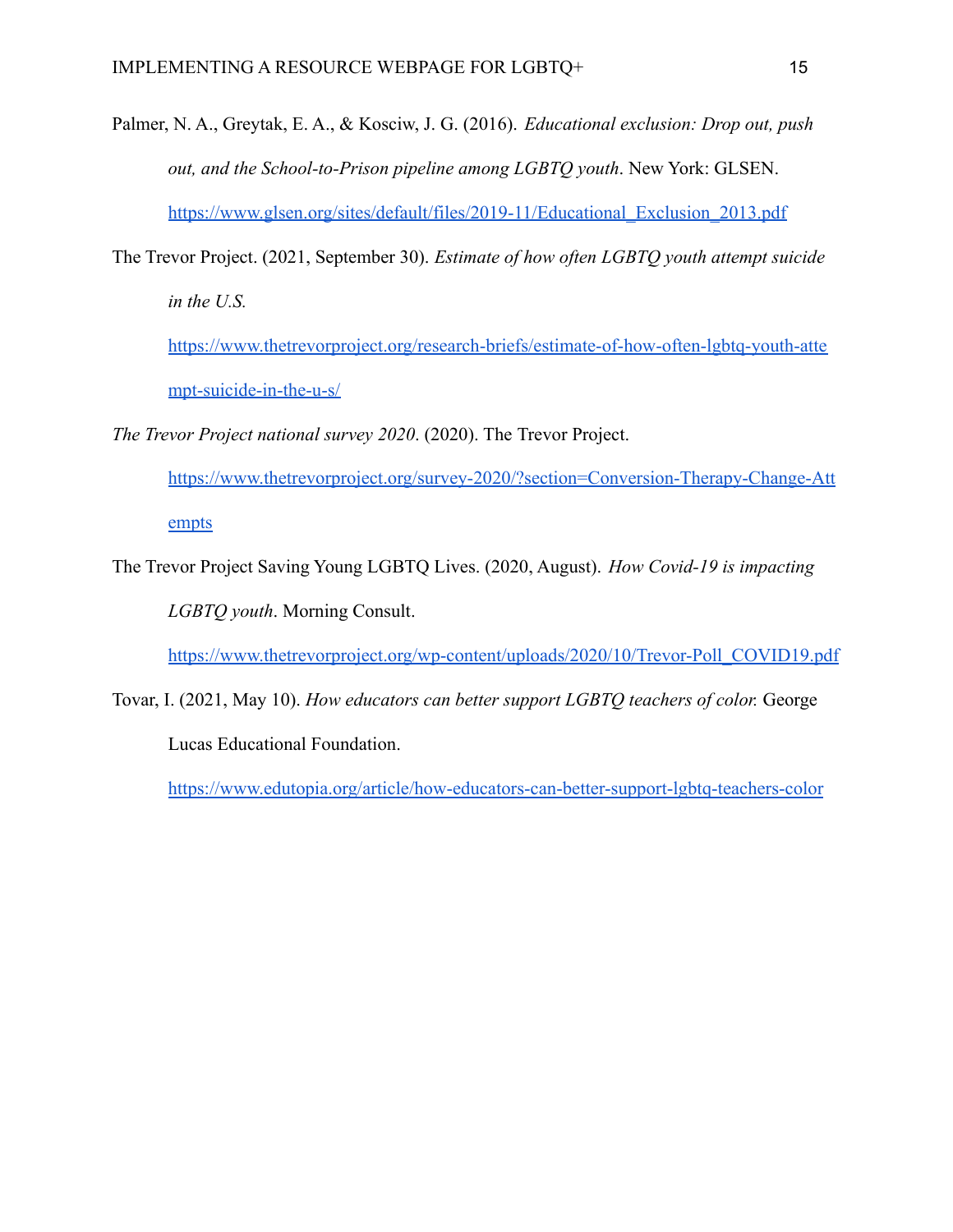# **Appendix A**

# **Scope of Work**

|                                                                                                                           | <b>Table 1. Scope of Work</b>                       |     |                                                                                |                                                                                  |               |  |  |  |
|---------------------------------------------------------------------------------------------------------------------------|-----------------------------------------------------|-----|--------------------------------------------------------------------------------|----------------------------------------------------------------------------------|---------------|--|--|--|
| Title: Creation LGBQ+ community resource page on district website                                                         |                                                     |     |                                                                                |                                                                                  |               |  |  |  |
| Goal: Help student feel safe and secure about who they are through resources where individuals                            |                                                     |     |                                                                                |                                                                                  |               |  |  |  |
| can attended for support<br>Primary objective of the project: Help students in the LGBTQ+ community to find resources and |                                                     |     |                                                                                |                                                                                  |               |  |  |  |
|                                                                                                                           | awareness for the percentages of suicide prevention |     |                                                                                |                                                                                  |               |  |  |  |
| <b>Timeline/Deadline</b><br><b>Deliverables</b><br><b>Phases</b><br><b>Activities</b>                                     |                                                     |     |                                                                                |                                                                                  |               |  |  |  |
| 1                                                                                                                         | Select<br>Capstone<br>Project                       | 1.1 | Discuss capstone project<br>ideas with mentor                                  | Final capstone project idea<br>approved by mentor/instructor                     | Sept-Dec 2021 |  |  |  |
| $\overline{2}$                                                                                                            | Plan<br>Project                                     | 2.1 | Discuss plans and<br>materials with mentor                                     | Final plan and materials ideas<br>approved by mentor                             | December 2021 |  |  |  |
|                                                                                                                           |                                                     | 2.2 | Collaborate with<br>LGBTQ+ club advisors<br>that are offered at school         | Meet with school mentors to get<br>information on the resources                  | February 2022 |  |  |  |
|                                                                                                                           |                                                     | 2.3 | Develop list of resources<br>to provide in the website                         | Submitted to mentor for<br>comments/suggestions                                  | February 2022 |  |  |  |
|                                                                                                                           |                                                     | 2.4 | Develop draft web page<br>with resources provided<br>in schools                | Post questionnaire submitted to<br>mentor/instructor for<br>comments/suggestions | February 2022 |  |  |  |
|                                                                                                                           |                                                     | 2.5 | Students share their<br>opinions on a list of<br>resources through a<br>survey | Review survey results and<br>submitted to mentor for<br>comments/suggestions     | February 2022 |  |  |  |
|                                                                                                                           |                                                     | 2.6 | Edit final materials<br>(survey)                                               | Materials final approved by<br>mentor                                            | March 2022    |  |  |  |
| 3                                                                                                                         | Implement<br>Project                                | 3.1 | Deliver informational<br>website to district                                   | Date/time confirmed/approved                                                     | March 2022    |  |  |  |
|                                                                                                                           |                                                     | 3.2 | Share parent<br>informational in districts<br>website for LGBTQ+<br>community  | Date/time confirmed/approved                                                     | March 2022    |  |  |  |
|                                                                                                                           |                                                     | 3.3 |                                                                                |                                                                                  |               |  |  |  |
|                                                                                                                           |                                                     | 3.4 | Create website for<br>student to view example                                  | Date/time confirmed/approved                                                     | March 2022    |  |  |  |
|                                                                                                                           |                                                     | 3.5 | Implement post survey to<br>students                                           | Preliminary results submitted to<br>mentor for approval                          | March 2022    |  |  |  |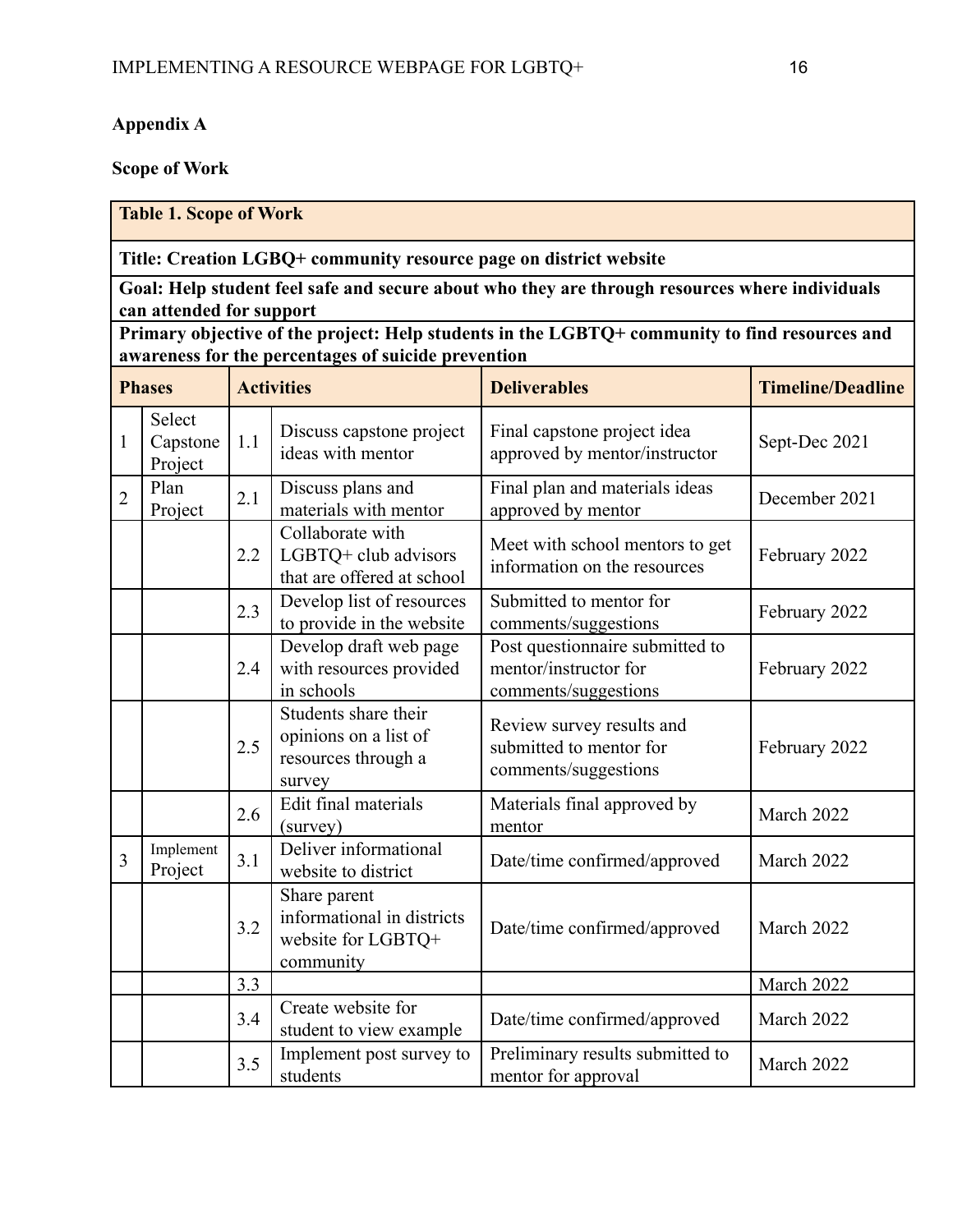| $\overline{4}$ | Assess<br>Project                              | 4.1 | Compile and analyze<br>solution to help students<br>in the LGBTQ+<br>community/complete<br>draft report on findings | Findings report<br>completed/submitted to mentor<br>for approval | April 2022 |
|----------------|------------------------------------------------|-----|---------------------------------------------------------------------------------------------------------------------|------------------------------------------------------------------|------------|
|                | Report<br><sub>on</sub><br>project<br>findings | 5.1 | Complete reporting<br>requirements                                                                                  | Final agency and capstone<br>reports                             | April 2022 |
|                |                                                | 5.2 | Prepare Capstone                                                                                                    | Instructure approval                                             | April 2022 |
|                |                                                | 5.3 | Final Preparation for<br>Capstone festival                                                                          | Final presentation at capstone<br>May 13                         | May 2022   |

# **SUHSD LGBTQ+ Webpage Feedback Survey**

# SUHSD LGBTQ+ Webpage Feedback Survey

Hello,

You are receiving this survey in order to solicit feedback on the design of the DRAFT LGBTQ+ Resource webpage on the District Website. In order to help our students and community, we have created a webpage where there will be resources for LGBTQ+ students and families about school clubs and community resources. The survey will help us learn about effectiveness of the website.

To access the DRAFT SUHSD LGBTQ+ Resource Page: https://www.salinasuhsd.org/Page/2976

Thank you! Please reach out with any questions.

Hayley Newman (hayley.newman@salinasuhsd.org) and<br>SUHSD PPS Intern, Joel Lopez

Image title